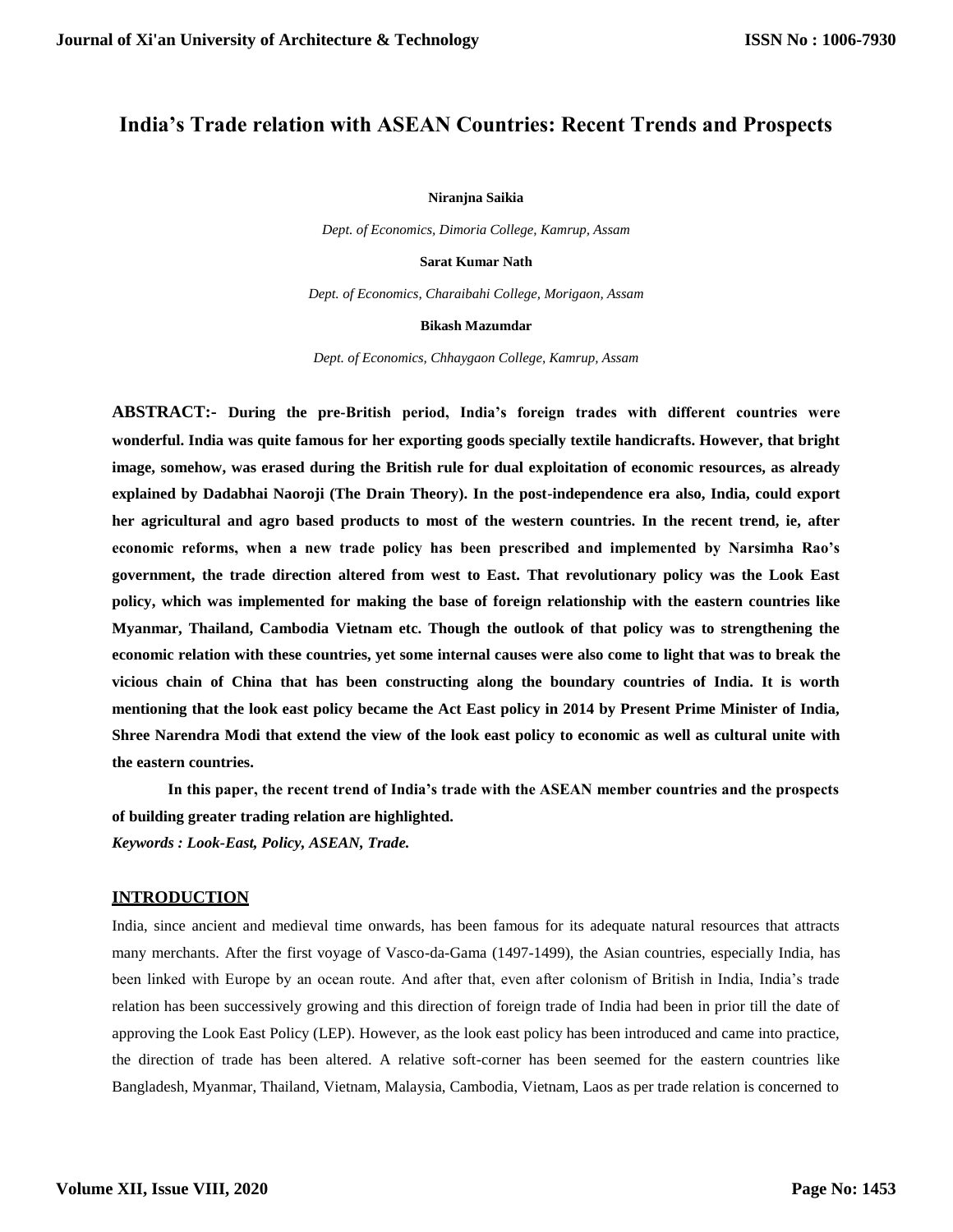India. However, eastern countries Japan, Australia has been retained their trade relation comparatively strong with India since independence onwards.

The Association of Southeast Asian Nations (ASEAN) is a regional intergovernmental organization comprising ten Southeast Asian countries, which promotes intergovernmental cooperation and facilitates economic, political security military, education and sociocultural integration among its members and other Asian countries. The Member countries of ASEAN are Brunei, Cambodia, Indonesia, Laos, Malaysia, Myanmar, Philippines Singapore, Thailand and Vietnam.

## **Objectives of the Paper**

This paper has a humble attempt to find out-

- (i) The recent trend of India's trade (export and import) with the ASEAN.
- (ii) Major traded product of India and ASEAN countries.
- (iii) Investment flows between India and ASEAN.

### **Methodology**

As per methodology is concerned, secondary data are used for analysis. And for this, mainly internet is kept as assistance. However, a number of books are also followed for this purpose. Again for reference, a newspaper (Especially, Assam Tribune) and some other reference books are also followed. Again, For discussion and analysis purpose, descriptive method, with necessary diagrams and table has been utilized.

### **Discussion and Analysis :**

#### **A brief History and Current economic status of ASEAN**

ASEAN was preceded by an organization formed on 31<sup>st</sup> July, 1961, called the Association of Southeast Asia (ASA), of which member countries were Philippines, Federation of Malaya and Thailand. ASEAN was created on 8 august, 1967 with five member countries Indonesia, Philippines, Malaysia, Singapore and Thailand.Then, Brunei joined ASEAN in 1984 as the 6<sup>th</sup> member; after that Vietnam in 1995, Laos and Myanmar in 1997, and Cambodia in 1999.

The primary aims and objectives of ASEAN are-

- i) To accelerate economic growth, social progress, and cultural development in the region.
- ii) To promote regional peace, collaboration and mutual assistance on matters of common interest.
- iii) To provide assistance to each other in the form of training and research facilities.
- iv) To collaborate for better utilization of resources to make sure of faster growth in agriculture and industry in this bloc.
- v) To raise the standard of living of the people of this region.
- vi) To promote Southeast Asian studies for better cooperation.

ASEAN is a fast expanding trade bloc in Asia with a growing economic clout. With a combined population of 651 million, ASEAN's aggregate Economic size surpasses US\$ 3.0 trillion. The growingintra-Asia trade and growing inflows of investment glister the bloc's economy with wonderful GDP growth. In the last decade, intra-Asia trade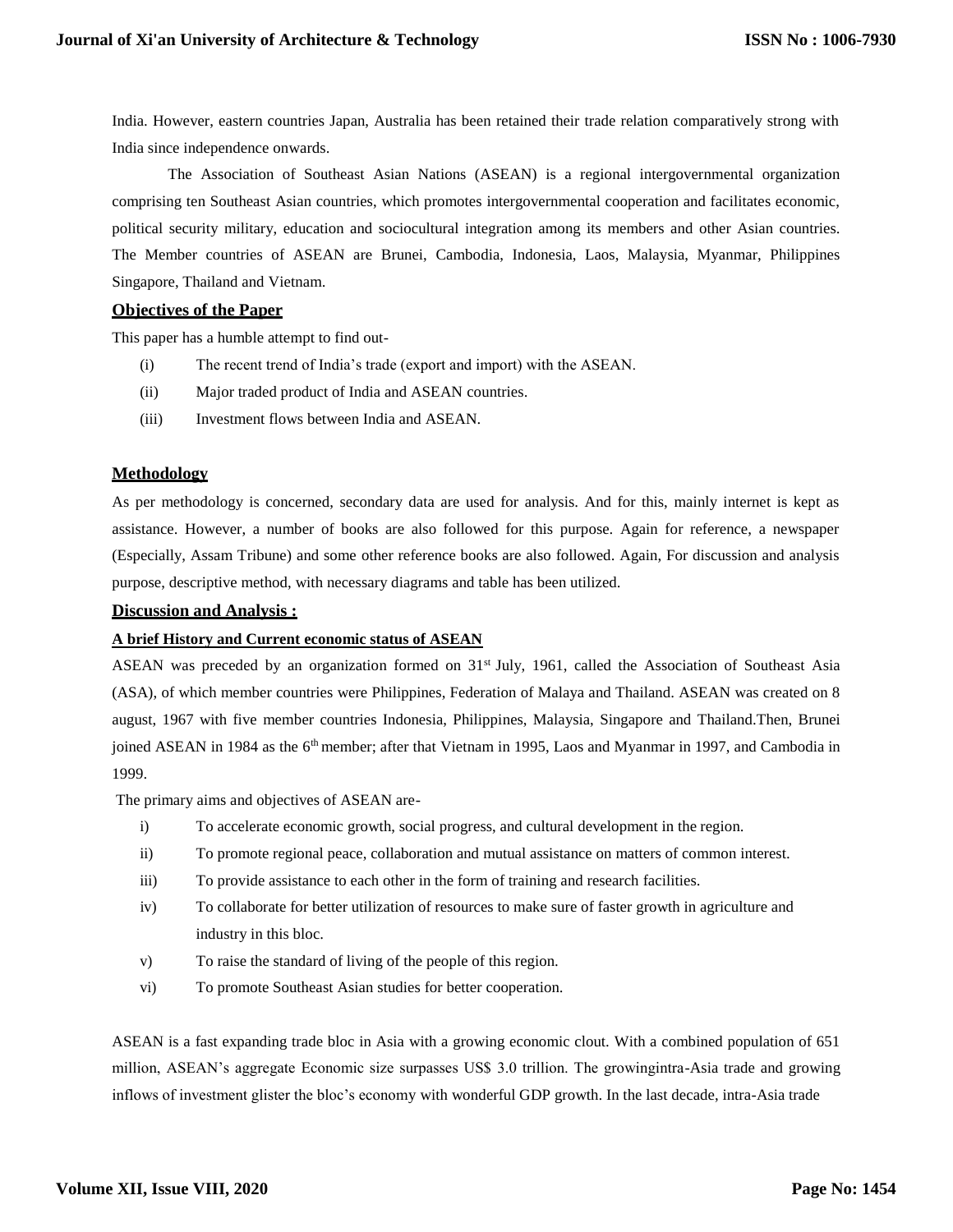has tripled the value, rising more rapidly than either extra-Asia trade, which has doubled in value ASEAN comprising 10 nations, if treated as a single entity, would ranked as the third largest economy, in Asia and seventhlargest in the world. The activity of ASEAN, as a union of 10 countries having different cultural background and socio-economic practices, really impressive.

#### **India's relation with ASEAN**

India became a sectoral dialogue partner of ASEAN in 1992, gradually became full dialogue partner in December,1995 and Summit Level partner in 2002. Currently, there are 30 dialogue mechanisms between India and ASEAN, including an annual Summit and seven ministerial dialogues. This relation is upgraded up to Strategic partnership in 2012. The year 2017 has marked  $25<sup>th</sup>$  year of dialogue partnership and  $15<sup>th</sup>$  year of summit level partnership between ASEAN and India. Over the years, India and ASEAN have been cooperating with each other by implementing various projects in the field of agriculture, environment and climate change, science and technology, human resource development, tourism etc.At the 9<sup>th</sup> Delhi Dialogue with ASEAN, India's foreign minister Sushma Swaraj describe the future of India-ASEAN cooperation in terms of three C's- Commerce, Connectivity and Culture.

Various programs and projects totaling over US \$ 48 million have been proposed since September 2011 till date to ASEAN which are under processing. Some of them are as follows-

- Space project envisaging establishment of a tracking, data reception or processing station in HO Chi Minh city, Vietnam.
- Up-gradation of telemetry tracking and command station in Biak, Indonesia.
- Setting up of centers of excellence in software development and training in CLMV countries.
- E-network for provision of tele-medicine and tele-education in CLMV countries, quick impact projects in CLMV etc.

Again, through various agreements, India and ASEAN countries have been attached since recent years. Some of them are-

- ASEAN-India Comprehensive Economic Cooperation Agreement
- Trade in Goods Agreement
- Trade in Services & Investment Agreement
- Regional Comprehensive Economic Partnership Agreement
- Mekong-Ganga Cooperation
- India's Act East Policy

India's trade with ASEAN countries (over all) in the recent years are presented through the following table.

|  | Table 1: India-ASEAN Merchandise Trade (U.S.\$ Billion) |  |  |  |
|--|---------------------------------------------------------|--|--|--|
|--|---------------------------------------------------------|--|--|--|

| Year    | India's export to<br><b>ASEAN</b> | Share in India's<br>total export | India's<br>import<br>from ASEAN | Share in India's<br>total import | <b>Balance of Trade</b> | <b>Total Trade</b> |
|---------|-----------------------------------|----------------------------------|---------------------------------|----------------------------------|-------------------------|--------------------|
| 2005-06 | 10.41                             | 10.10                            | 10.88                           | 7.3                              | $-0.47$                 | 21.29              |
| 2006-07 | 12.61                             | 10.0                             | 18.11                           | 9.7                              | $-5.50$                 | 30.72              |
| 2007-08 | 16.41                             | 10.1                             | 22.67                           | 9.0                              | $-6.26$                 | 39.08              |
| 2008-09 | 19.14                             | 10.3                             | 26.20                           | 8.6                              | $-7.06$                 | 45.34              |
| 2009-10 | 18.11                             | 10.1                             | 25.80                           | 8.9                              | $-7.69$                 | 43.91              |
| 2010-11 | 25.63                             | 10.3                             | 30.61                           | 8.3                              | $-4.98$                 | 56.24              |
| 2011-12 | 36.74                             | 12.0                             | 42.16                           | 8.6                              | $-5.42$                 | 78.9               |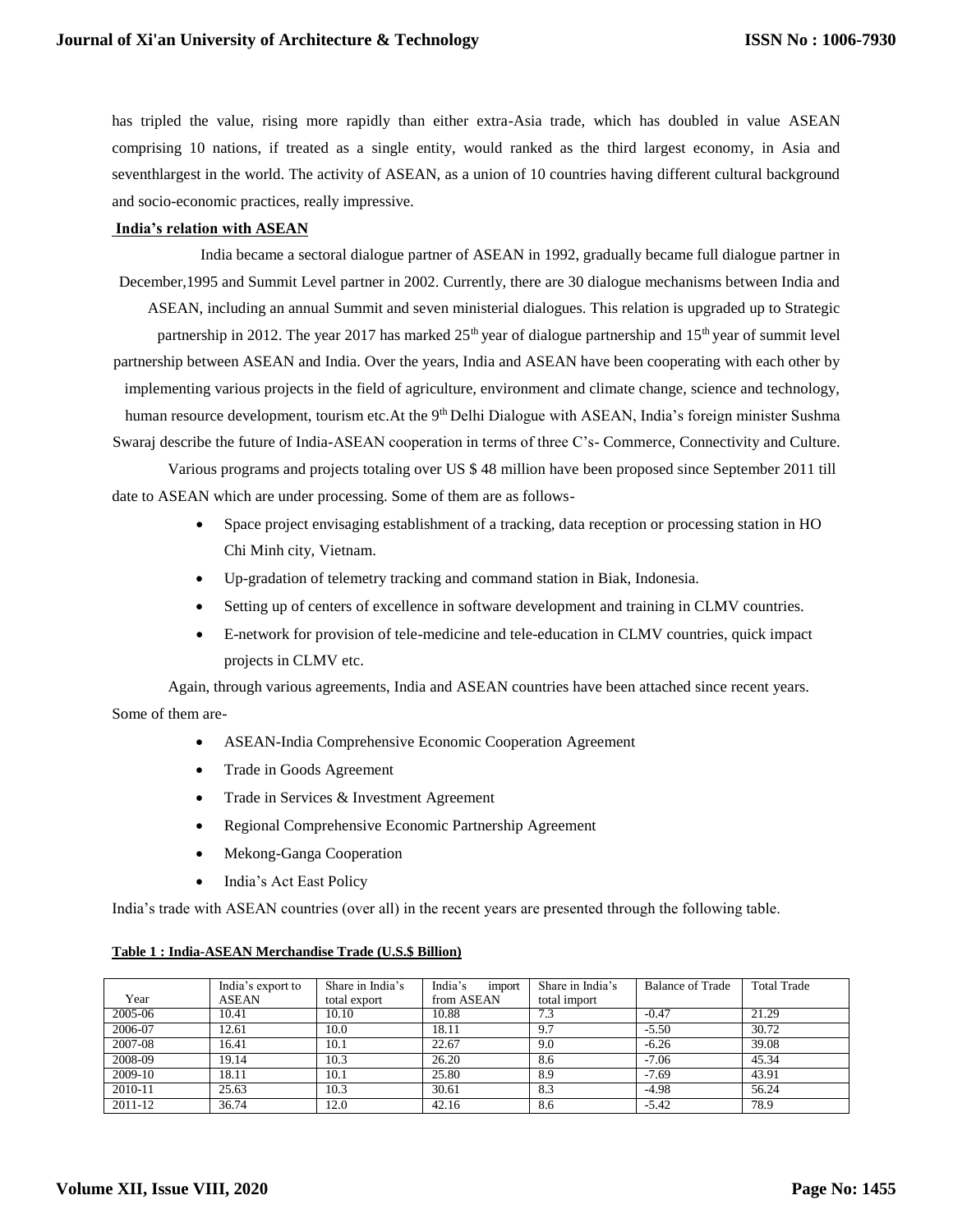| 2012-13                     | 33.00 | 11.0  | 42.87 | 8.7   | $-9.87$  | 75.87 |
|-----------------------------|-------|-------|-------|-------|----------|-------|
| 2013-14                     | 33.13 | 10.5  | 41.28 | 9.2   | $-8.15$  | 74.41 |
| 2014-15                     | 31.81 | 10.2  | 44.71 | 10.0  | $-12.90$ | 76.52 |
| 2015-16                     | 25.20 | 9.6   | 39.84 | 10.5  | $-14.64$ | 65.04 |
| 2016-17                     | 30.96 | 1.22  | 40.62 | 10.56 | $-9.66$  | 71.58 |
| 2017-18 (April-<br>October) | 18.13 | 10.88 | 26.59 | 10.32 | $-8.46$  | 44.72 |

Source : Import Export Data Bank, Government of India, Department of Commerce[.](http://www.commerce.nic.in/eidb/default.asp) <http://www.commerce.nic.in/eidb/default.asp>

From the table above it is seen that Indo-ASEAN trade is improving quantitatively. From 2005-06 to 2016- 17 its trading volume increased by about three times. Both import and export increases and become double as of 2005-06. However, the implementation of Act-east policy cannot print deep impact in their trade. 2011-12 can be marked as the highest traded year between India and ASEAN (US \$ 78.9 Billion).

The balance of trade situation is also unsatisfactory for India. It gets its bottom point in the year 2015-16. From the perspective of Indian trade, if an outlook is made on the percentage share of India's export and import, it is clear that in spite of being practiced of various projects between India and ASEAN, India's export percentage to ASEAN as compared to the rest of the world has not been increased, but consistent around 10-11%. Import, however, increasing year by year, but at a retarding rate.

## **India's traded product with ASEAN Countries**

Petroleum oil and meat product records about 15 and 10.5 percent of India's export to ASEAN countries. Transport equipment occupies third space with 8.5 percent of India's export to ASEAN. On the contrast, Palm oil records the highest share (14.5%) in India's import from ASEAN. However, Coal also dominating products of India's import from ASEAN that left behind other products with 12.2% share in total import from ASEAN.

The major products of India's export to and import from each ASEAN countries are listed below.

|    | Country      | <b>Major Export Product</b>                                 | <b>Major Import Products</b> |
|----|--------------|-------------------------------------------------------------|------------------------------|
|    | 1) Brunei    | <b>Transport Vehicles</b>                                   | Mineral fuels                |
|    | 2) Cambodia  | <b>Pharmaceutical Products</b>                              | Wood and wooden articles     |
|    | 3) Indonesia | Organic Chemical                                            | Mineral fuels                |
|    | 4) Lao PDR   | <b>Electrical Machinery and</b>                             | Pearls, Precious or          |
|    |              | Equipment.                                                  | Semi-precious stones.        |
|    | 5) Malaysia  | Mineral fuels, mineral oils and                             | Animal or vegetable fats.    |
|    |              | Of their distillation.                                      |                              |
|    | 6) Myanmar   | <b>Sugar and Sugar Confectionary</b>                        | Electrical machinery and     |
|    |              |                                                             | Equipment.                   |
| 7) | Philippines  | Machinery & mechanical                                      | Electrical machinery and     |
|    |              | Appliances                                                  | equipment                    |
| 8) | Thailand     | Pearls, precious and semi-precious Machinery and mechanical |                              |
|    |              | Stones and metals.                                          | Appliances.                  |
| 9) | Singapore    | Mineral fuels                                               | Electrical machinery,        |
|    |              |                                                             | Appliances.                  |
|    | 10) Vietnam  | Meat and Edible meat                                        | Electrical machinery and     |
|    |              |                                                             | Equipment.                   |

Source: Import Export Data Bank, Government of India, Department of Commerce.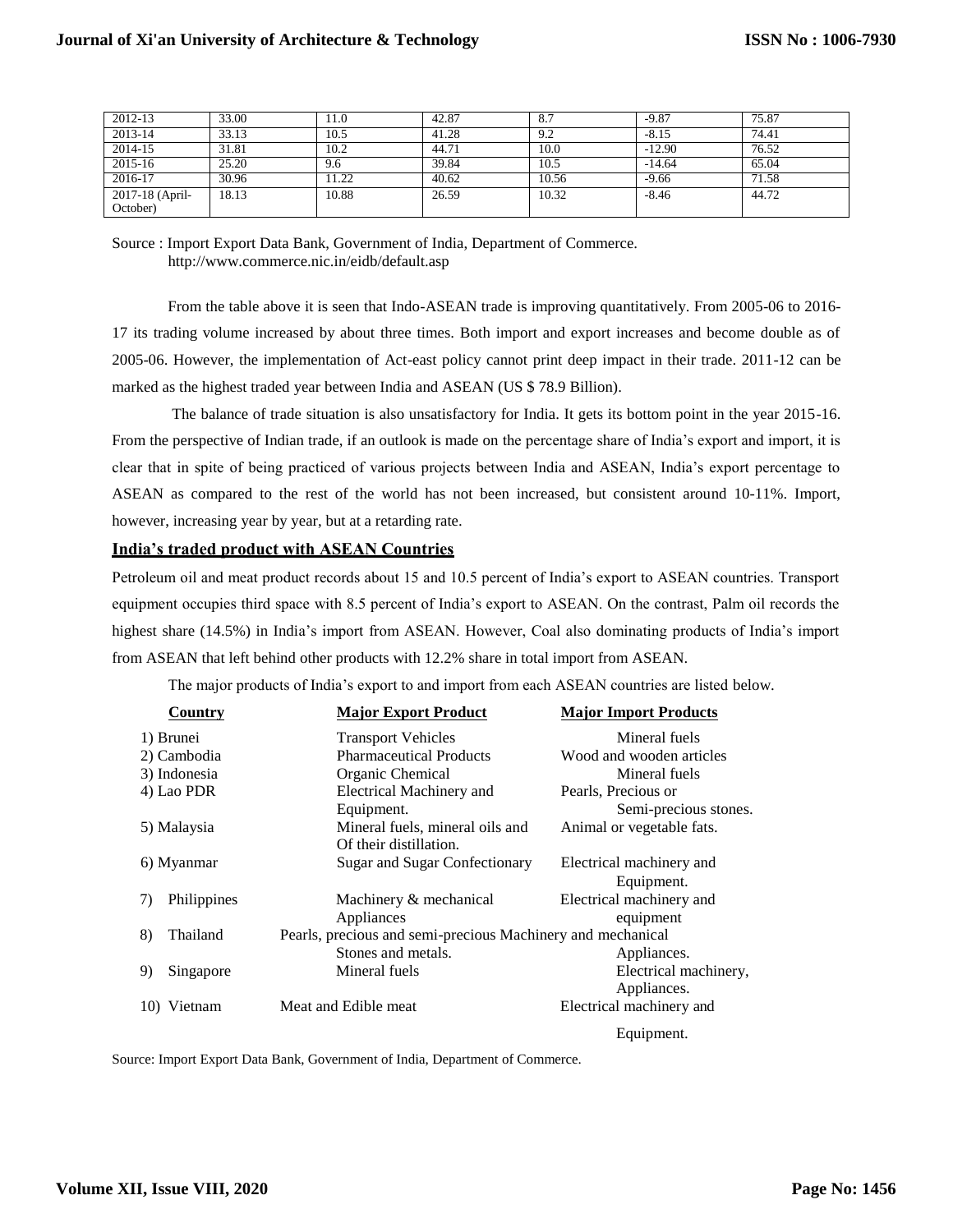The most growing export product of India to ASEAN countries recorded by Aircraft and Parts with 44% CAGR preceding which Sugar recorded a 36.3% CAGR from 2005-06 to 2015-16.

On the contrary, petroleum products import from ASEAN countries recorded 77.6% CAGR while Pharmaceutical products is stand at second position of import growth with 39.1% CAGR from 2005-06 to 2015-16.

## **ASEAN-India Bilateral Investment: Recent Trends**

Looking back to past two decades, India was inevitably in a very thin relation with ASEAN as concerned to investment inflows and outflows from and to India and ASEAN. The share of ASEAN in India's total approved FDI inflows increased many times from 1996 to 2016 (2% to 17.4%). Again ASEAN share in India's FDI outflows increases from 0.16% in 1996 to 22.9% in 2016.

| Table 2 : | India's bilateral FDI flows with ASEAN |  |
|-----------|----------------------------------------|--|
|-----------|----------------------------------------|--|

| Countries          | FDI outflows from India US \$      | FDI inflows to India US \$ million |
|--------------------|------------------------------------|------------------------------------|
|                    | million (April 1996 to March 2017) | (April 2000 to June 2017)          |
| Brunei             | 2.3                                | 0.18                               |
| Cambodia           | 27.9                               | 0.05                               |
| Indonesia          | 1,220.5                            | 626.88                             |
| Lao PDR            | 16.1                               | $\Omega$                           |
| Malaysia           | 1383.4                             | 859.12                             |
| Myanmar            | 230.6                              | 8.97                               |
| Philippines        | 249.5                              | 225.28                             |
| Singapore          | 65783.6                            | 57,600.41                          |
| Thailand           | 570.6                              | 324.69                             |
| Vietnam            | 529.2                              | 4.76                               |
| <b>ASEAN</b> total | 70,013                             | 59,650.34                          |
|                    |                                    |                                    |

Source :Reserve Bank of India, Dept. of Commerce, Govt. of India

India-ASEAN investment relation is not satisfactory at all if Singapore is excluded.Unlike other members of ASEAN, Singapore is trying to brighten the relation so as to concern the last two decades. Both inflows and outflows of investment of Singapore and India carrying a weightage over the Indo-ASEAN investment relation. However, Malaysia and Indonesiahave also follows a significant effect in both investment inflows and outflows from and to India.

From the below two diagram, it is again clear that Singapore retain its investment relation strong with India, while other ASEAN countries have about a nil relation in this concern.

# **Major Findings :**

India and ASEAN nations are connected now by many projects and programs. However, this growing relation is very recent. And therefore, the fruitfulness has not been gained yet by either parties.

- 1) Trade relation between India and ASEAN have continued to improve showing about three fold increment (from 21.29 US billion \$ to 71.58 US billion \$) in merchandise trade. In 2016, India was the 11<sup>th</sup> largest nation to retain trade relation with ASEAN.
- 2) As per concern India's major traded commodity with ASEAN, Petroleum oil records highest position with about 15%, while meat products records 2<sup>nd</sup> position with about 10.5 percent of India's export to ASEAN countries. On the contrast, Palm oil records the highest share (14.5%) in India's import from ASEAN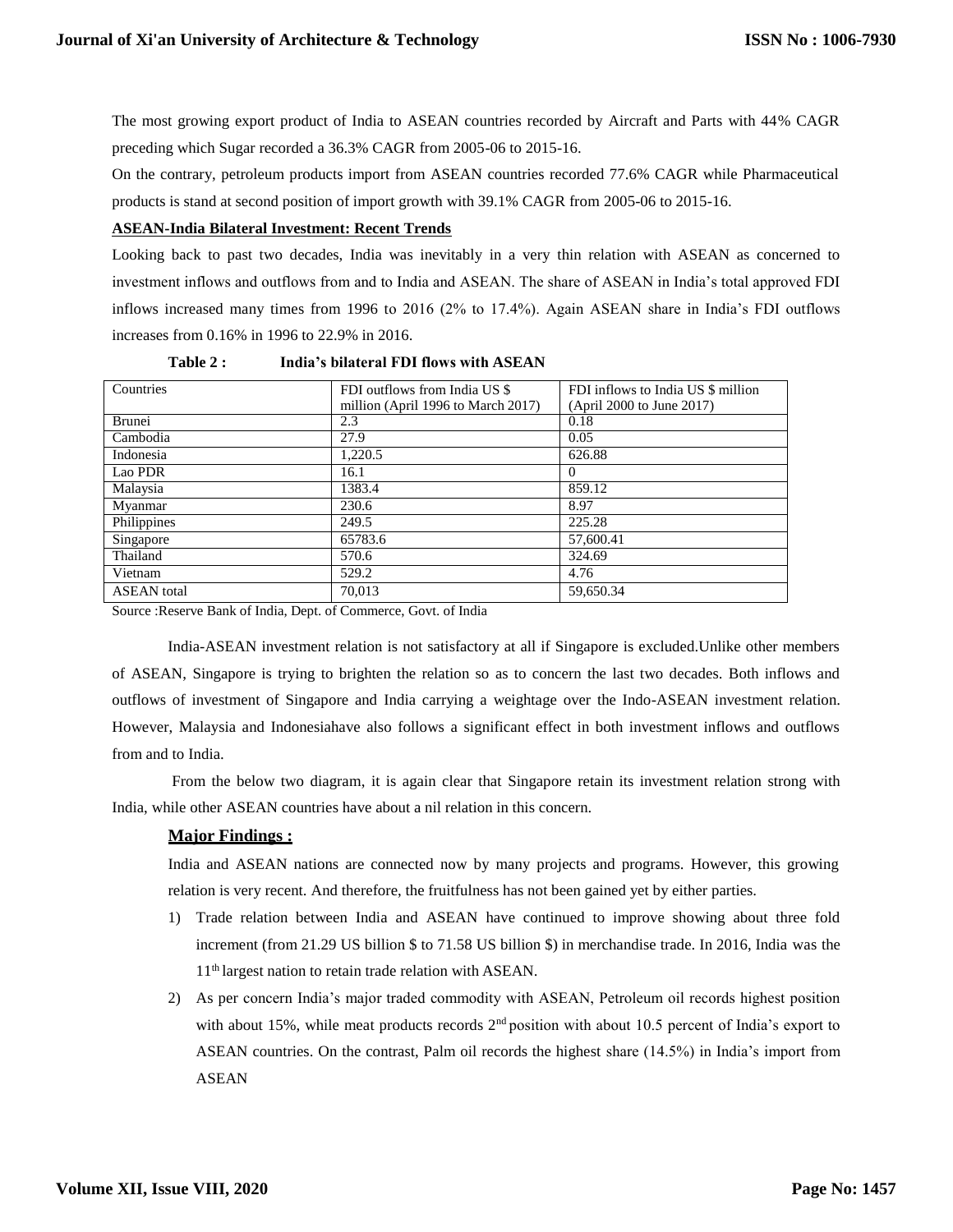

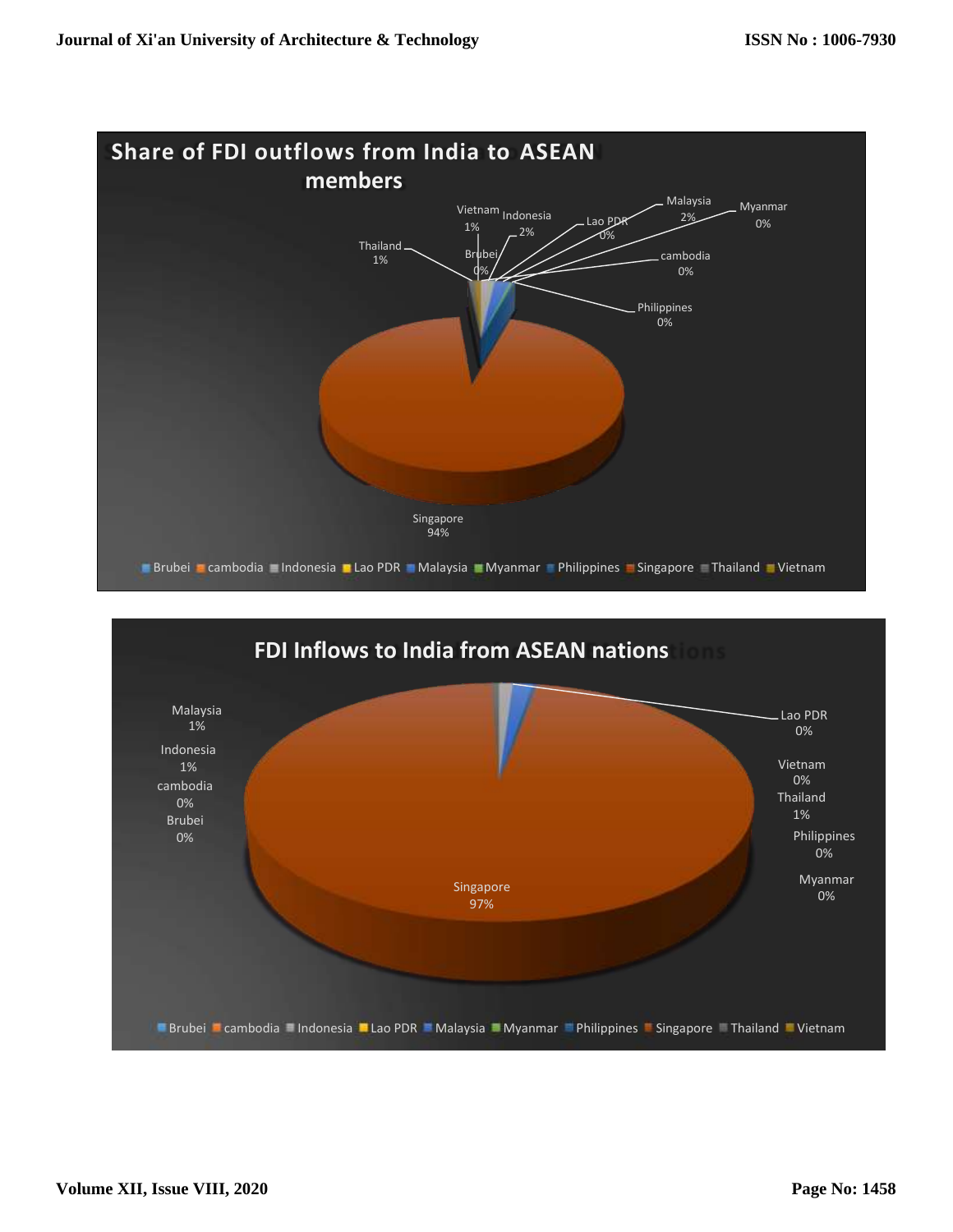1) Reflecting the investment relation of India and ASEAN, India has the highest and foremost relation with Singapore from last decade of  $20<sup>th</sup>$  century onwards. However, Malaysia and Indonesia, in recent time, showing an improvement in their investment relation with India.

## **Conclusion:**

ASEAN economic potential is undoubtedly impressive. ASEAN as one entity, occupies as the  $3<sup>rd</sup>$ largest economy in Asia and 7<sup>th</sup> largest in the World. India's relation with ASEAN is improving continuously. Indo-ASEAN growing trade is accompanied by a rising trade deficit. Under ASEAN Free Trade Agreement (AIFTA) entered into force on January 1, 2010, tariffs on over about 4,000 product lines are eliminated. Though the Indo-ASEAN trade and investment relation was not on focused in 20<sup>th</sup> century, but after Act-East policy was introduced and implemented, the study and analysis has been prior as it will be beneficial for the policy makers of foreign trade. Indo-ASEAN trade with ASEAN-India Comprehensive Economic Cooperation Agreement, Trade in Goods Agreement, Trade in Services & Investment Agreement, Regional Comprehensive Economic Partnership Agreement, Mekong Ganga cooperation, Look-East policy etc. are expected to be improve more in near future so that both the bloc can enjoy economic, social, security benefits with diverse culture.